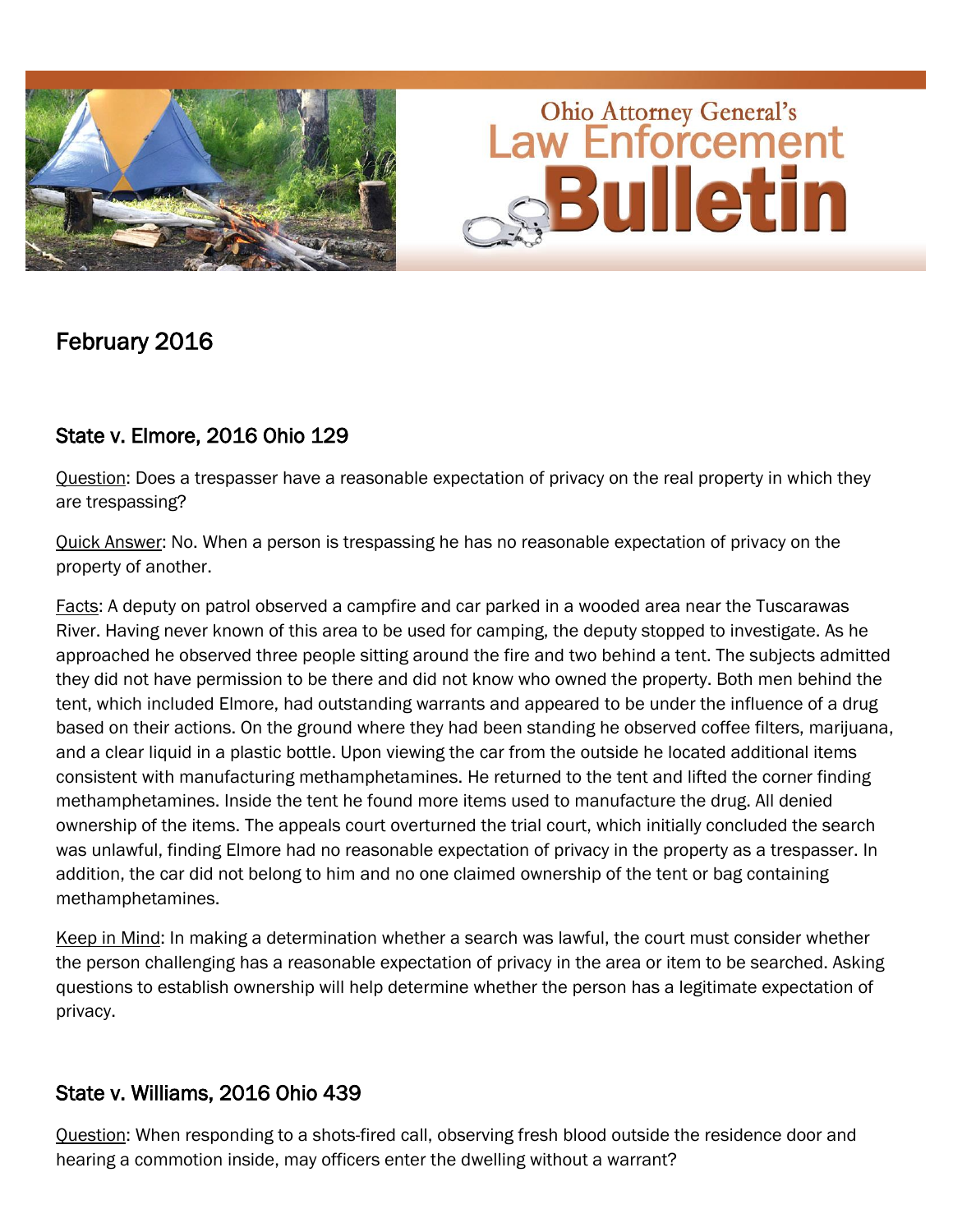Quick Answer: Yes. When someone may be in need of immediate assistance police may enter a dwelling for the purpose of rendering aid.

Facts: Officers responded to a 911 call wherein the caller said someone was yelling inside an apartment and "busting off caps." When the officers arrived they observed fresh blood directly outside the apartment door. They knocked and when someone eventually answered they entered the apartment and went from room to room to determine if anyone was injured or determine if someone inside had a weapon. Inside they located drugs, drug paraphernalia, and a handgun. Williams, who was present inside the apartment, admitted he lived there, slept in the room the drugs were found, knew the gun was in the apartment, and handled it previously. On appeal, Williams challenged the entry and subsequent search of the apartment. The Court pointed out the emergency exception to the search warrant requirement, based on specific and articulable facts, permitted officers to enter and search for someone in need of immediate assistance or an assailant with a weapon. Once they observed the items in plain view they were subject to a lawful seizure.

Keep in Mind: In an emergency situation, officers are limited to search only those areas in which a person may be. Once the emergency is resolved, officers must obtain a search warrant to justify a further search for evidence.

### State v. Leak, 2016 Ohio 154

Question: Does the mere arrest of an occupant of a lawfully parked vehicle trigger police impoundment and a warrantless inventory or search of the vehicle?

Quick Answer: No. Officers must have a reasonable belief the vehicle contains evidence of the offense for which the suspect was arrested or the vehicle was impounded in accordance with a state statue or city ordinance and inventoried pursuant to an agency inventory policy.

Facts: In an attempt to serve a domestic violence warrant on Leak, an officer was given a description of a vehicle Leak was purported to be in and his alleged location. The officer located the vehicle and observed Leak in the passenger seat. He ordered Leak from the vehicle and placed him under arrest, into handcuffs and in the back of the patrol car. After verifying the person in the driver's seat had no warrants, all remaining occupants were removed from the vehicle. The officer called for a tow truck and conducted an inventory of the vehicle, finding a handgun under the passenger seat, which Leak admitted was his. Leak filed a motion to suppress the handgun and the Fifth District upheld the search. The Ohio Supreme Court reversed and excluded the evidence. First, the Court examined whether a search was proper incident to Leak's arrest. Since there was no reasonable belief the vehicle contained evidence relating to the domestic violence warrant, the court considered the basis of the impoundment. In reviewing the revised code along with Mansfield Codified Ordinances, there were no provisions justifying the impoundment of the legally parked vehicle. Therefore, the accompanying inventory was unreasonable and the evidence was excluded.

Keep in Mind: The arrest of a recent occupant of a legally parked vehicle does not, by itself, establish reasonableness to justify a warrantless search of the vehicle the arrestee had been riding in.